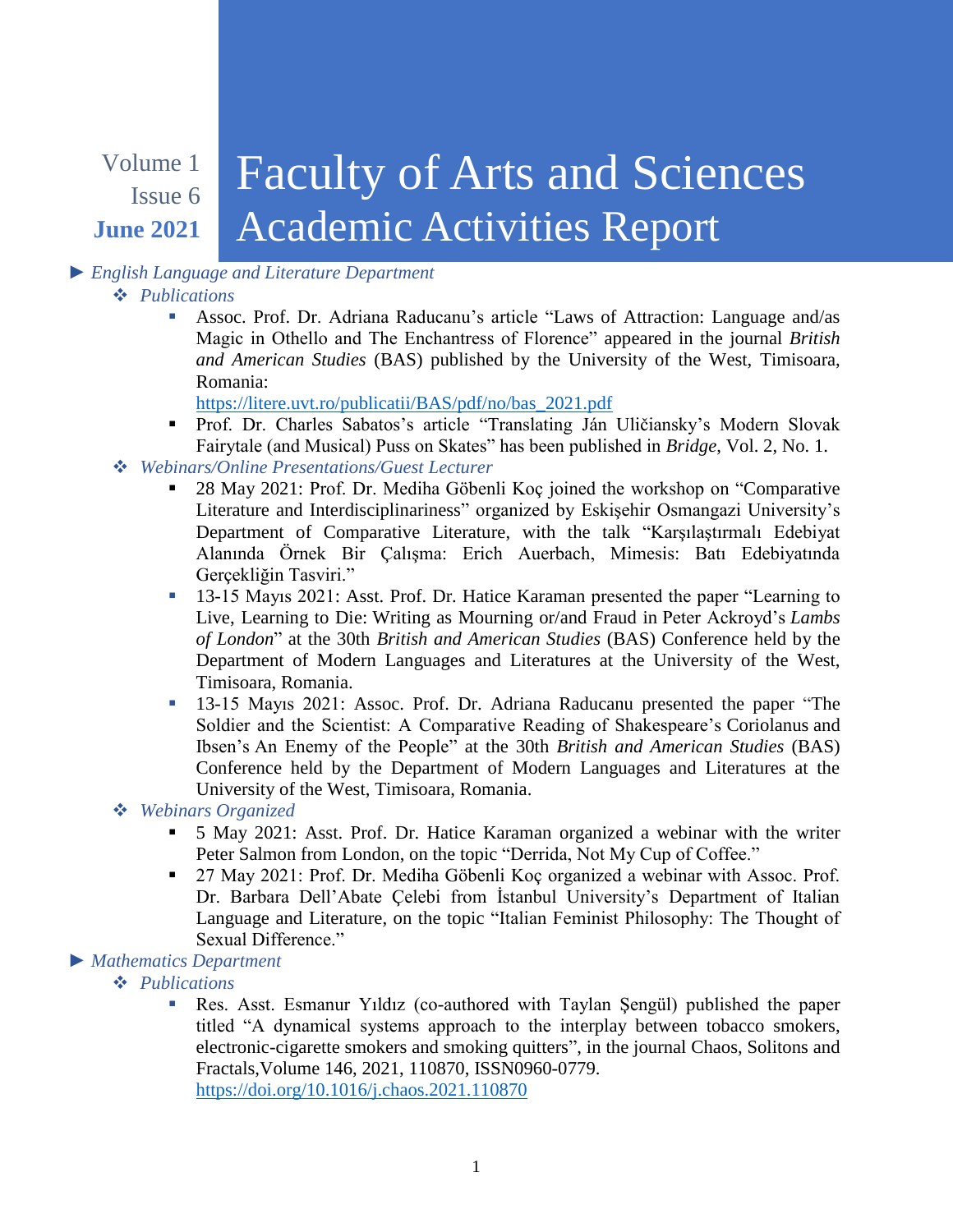- *Webinars Organized*
	- *Yeditepe University 25th Anniversary Events*
		- 7 May 2021: Alexander Degtyarev from İstanbul Bilkent University gave a speech on "Counting lines, curves, planes … in algebraic varieties" in a series of webinars organized by Asst. Prof. Dr. Mehmet Akif Erdal.
		- <sup>21</sup> May 2021: Prof. Dr. Selçuk Demir from Dokuz Eylül University gave a speech on "On Some Entropy Inequalities" in a series of webinars organized by Asst. Prof. Dr. Mehmet Akif Erdal.
		- 28 May 2021: Dr. Engin Büyükaşık from İzmir Yüksek Teknoloji University gave a speech on "Dual Baer Criterion and R-projectivity of injective modules" in a series of webinars organized by Asst. Prof. Dr. Mehmet Akif Erdal.
- *Webinars/Online Presentations/Guest Lecturer*
	- 16 May 2021: Asst. Prof. Dr. İlker S. Yüce gave a talk titled 'The Shape of Space' in a seminar organized by the Science Club of Yeditepe University.
- *► Physics Department*

# *Publications*

- Asst. Prof. Dr. Ertuğrul Demir's article "Investigation of the formation of defects under fast neutrons and gamma irradiation in 3C–SiC nano powder" has been published in the scientific journal *Physica B: Condensed Matter*: <https://www.journals.elsevier.com/physica-b-condensed-matter>
- Asst. Prof. Dr. Ertuğrul Demir's article "Effects of high-energetic 3 He+ ion irradiation on tungsten-based composites" has been published in the scientific journal *Vacuum* (189, 2021):

<https://www.journals.elsevier.com/vacuum>

 Asst. Prof. Dr. Melda Patan Alper's article "Experimental demonstrations of the thermodynamic temperature unit kelvin" has been published in the online journal *Physics Education,* Vol 56, No. 3, 2021:

<https://iopscience.iop.org/article/10.1088/1361-6552/abf9fc>

# *► Psychology Department*

- *Publications*
	- Asst. Prof. Dr. Pınar Uğurlar's article "Interpersonal closeness impairs decision memory" has been published in the journal *Social Psychology* (2021), Vol. 52, No. 2 (ISSN: 1864-9335 / eISSN: 2151-2590):

<https://econtent.hogrefe.com/doi/10.1027/1864-9335/a000439>

 Asst. Prof. Dr. Seray Akça's article, co-authored by Faruk Gençöz, "The Experience of Disgust in Women Exposed to Domestic Violence in Turkey" has been published in *Journal of Interpersonal Violence*:

<https://journals.sagepub.com/doi/10.1177/08862605211013953>

- *Webinar/Online Presentation/Guest Lecture*
	- 23 May 2021: Asst. Prof. Dr. Pınar Uğurlar gave the talk "Tüketimin psikolojik belirleyicileri ve pandeminin tüketim davranışına etkisi" in the seminars held by a collaboration of Yeditepe University's Sustainability and Psychology Clubs.
- *Panel Discussion*
	- 17 May 2021: Asst. Prof. Dr. Merve Denizci Nazlıgül was a panelist in the *2021 Communication Sciences Panel* held by TUBITAK Social Sciences and Humanities Research Support Group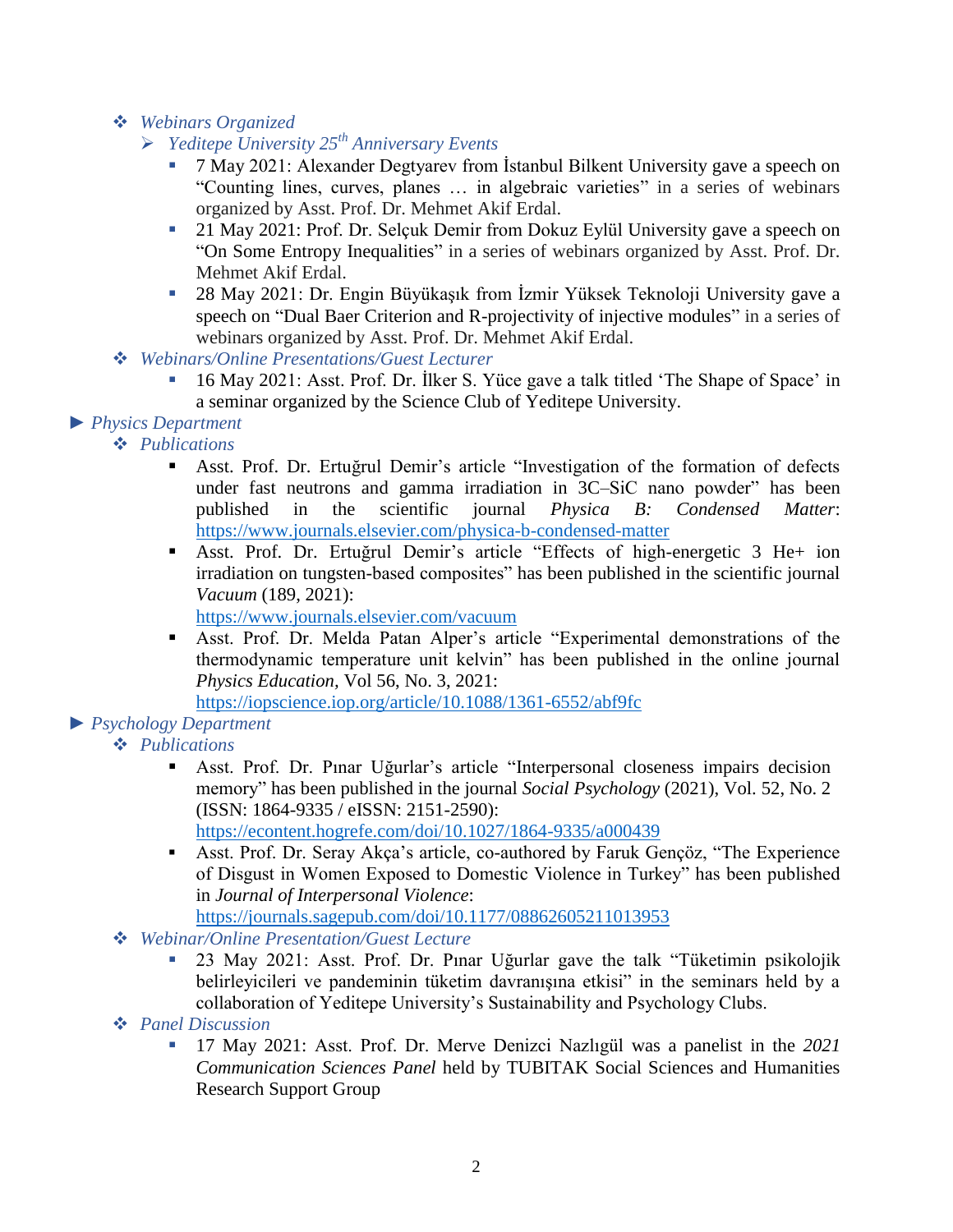#### *► Russian Language and Literature Department*

- *Editing*
	- Prof. Dr. Tamara Gurtueva acted as editor for the Russian Academic Journal of Philological Sciences, Issues of Theory and Practice, May 2021, Volume 14, Literary Studies (ISSN: 1997-2911).
- *Webinars Organized*
	- 9 May 2021: The faculty of the Russian Language and Literature Department organized a webinar in honor of *May 9th Victory Day*.
- *Online Symposium /Conference/Panel Participations* 
	- 6 May 2021: Grad. Schol. Deniz Metin Koç attended the  $2<sup>nd</sup>$  International Scientific Student Symposium on the topic "Past to present: Russian Language, Literature and Culture" (In memory of F. M. Dostoyevski on his  $200<sup>th</sup>$  birth year).
	- $\blacksquare$  25 May 2021: Lec. Ekaterina Guskova attended the 1<sup>st</sup> International Scientific Conference on the topic "Russian Language and Culture in the Area of International Education " organized by the State University of Ivanovo.
	- 26 May 2021: Lecturer Ekaterina Guskova attaded the panel with the topic "Russian as a second language. Half a century later." in the International Kostomarov Forum.

# *► Sociology Department*

- *Webinar/Online Presentation/Guest Lecture*
	- 20 May 2021: Prof. Dr. Demet Lüküslü gave the talk "Türkiye'de Gençlik ve Siyaset" in the seminars held by İstanbul Gedik University Department of Political Science and Public Administration.
	- 21 May 2021: Prof. Dr. Demet Lüküslü gave the talk "Gençlik ve Türkiye'de Gençlik Algısı" in the seminars held by Arayüz Gençlik Zirvesi.

# *Colloquiums Organized*

- 4 May 2021: Nagehan Tokdoğan was the guest of the 10th Social Sciences Colloquium.
- 14 May 2021: Directors, Su Baloğlu and Merve Bozcu, of the documentary 'Onun Filmi' were the guests of the 11th Social Sciences Colloquim.
- 18 May 2021: The editor, Yasemin Zeynep Başaran, and the authors of the book '*Kendimi Bildim Bileli'* were the guests of the 12th Social Sciences Colloquium.
- 25 May 2021: Aslı Aybil Göker, Selda Alemdar Dinçer, Esra H. Bulduk and Uğur Bilal were the guests of a seminar on the topic "Being a sociologist outside of academia: What do this sociologists do?" in the 13th Social Science Colloquium.

# *► Translation and Interpreting Studies Department*

- *Webinars/Online Presentations/Guest Lecturer*
	- <sup>13</sup> 13 15 May 2021: Res. Asst. Aysegül Ernur presented the paper "No more yielding but a dream": Politics of Fiction as Trompe-L'oeil in The Tempest and Hag-Seed" at the 30th *British and American Studies* (BAS) Conference organized by the Department of Modern Languages and Literatures the University of the West, Timisoara, Romania.

#### *► Turkish Language and Literature Department*

- *Publications*
	- Asst. Prof. Dr. Serkan Şener's article "Review of the Proceedings of the 4th Workshop on Turkic and Languages in Contact with Turkic (Tu+4)" has been published by the journal *Turkic Languages* Vol 25, no. 1, pp. 142 – 149.